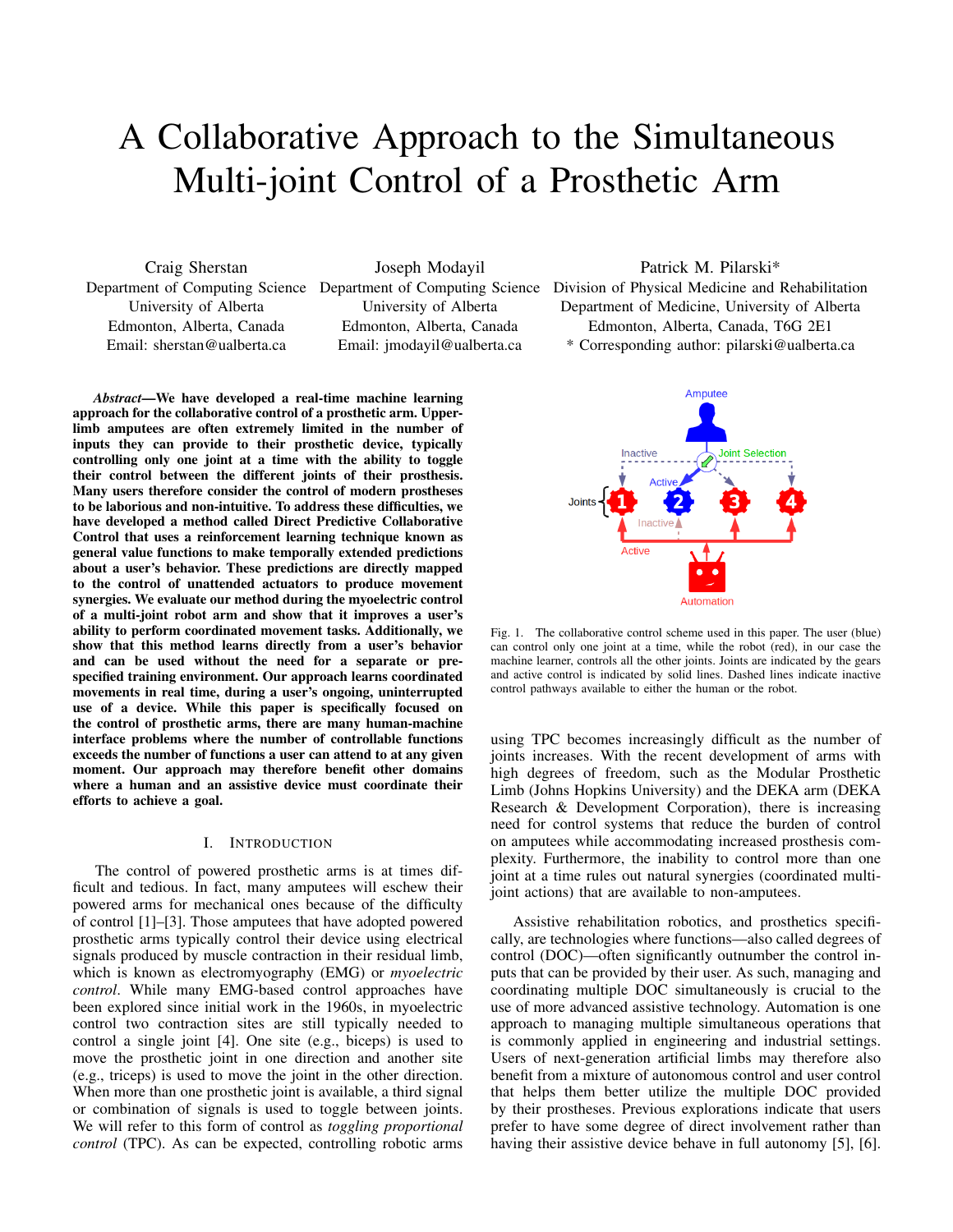

Fig. 2. The Bento Arm [12], shown configured for the Angle Maze experiment with a conductive rod attached to the gripper.

However, it is still not clear what form of partial autonomy would be preferred by amputees, and in fact it may be different for each person and change depending on the situation.

In this work we explore how machine learning of predictions may help manage the integration of user and automatic control. Research suggests that prediction is a key component in movement planning and that anticipatory action plays a role in producing coordinated movements, or synergies [7]. With this in mind, recent work by our group explored several methods for producing synergies using anticipatory movements of unattended joints in a prosthetic arm based on predictions made about a target angle [8]. In Pilarski et al. (2013), a user controlled the elbow and gripper of a three-DOC arm, while automation controlled wrist rotation with the goal of moving the wrist joint to an anticipated target angle based on the current state. Put differently, a prediction about the target angle, some time in the future, was used to direct the movement of the wrist joint. This target angle was programmatically provided to the system in some way. To make predictions about the target wrist angle, Pilarski et al. used a generalization of the reward-based value functions used in reinforcement learning (RL), known as general value functions (GVFs), which are capable of learning multi-step predictions about any measurable signal [9]. GVFs incrementally learn predictions in an online setting, with linear computation. One particular control policy explored by Pilarski et al. was called *Direct Predictive Control* (DPC), which directly maps predictions about target angles into control commands [8]. It was shown to be effective in quickly learning a good control policy given a provided target angle.

Our first contribution in the present work is the description and evaluation of an extension of this method, which we term *Direct Predictive Collaborative Control* (DPCC). In order to compare the performance of our method against TPC we adopt the commonly held perspective that it is better to complete a manipulation task faster, and that manual interactions with the system (toggles) places a burden on the user. We show that DPCC achieves movement synergies and improves user performance by reducing task time and the number of toggles. As a second contribution, we demonstrate, that unlike previous

work, it is possible to learn target angles without the need to programmatically provide these target angles to the system. Rather, they can be learned directly by observing the user's behavior.

One of the goals of the present work was to develop technology that could be readily translatable to clinical application. As such, our work respects constraints inherent in conventional myoelectric control under what is arguably the most limited case—i.e., where the user can only produce a scalar signal and a toggle signal, as might be the case with a transhumeral amputee. Additionally, we sought to work within the input and output constraints of conventional prosthetic hardware. As such, we were interested in ways to improve control without adding extra user interface channels or additional sensor modalities like those described in [16].

# II. DIRECT PREDICTIVE COLLABORATIVE CONTROL

In what follows, we use the term collaborative control to mean two or more agents working together towards a common goal, with only one agent acting on any one DOC at a time. Our proposed approach, Direct Predictive Collaborative Control (DPCC), is a method where a user can choose to attend to any controllable function, but is limited to attending to only a subset at a given time. Unattended DOC are then controlled by automation (Fig. 1). As noted, DPCC extends the DPC method of Pilarski et al. [8]. We employ DPCC in prosthetic control with the user controlling one joint at a time while automation controls the other joints. Predictions about future joint angles are used to generate velocity commands for a given joint according to Eq. 1.

$$
V_{t+1} = (P_{t+1}^{(\tau)} - \theta_{t+1}) \cdot r \cdot k \tag{1}
$$

Here the difference between the current position,  $\theta_{t+1}$ and the predicted position,  $P_{t+1}$  (looking  $\tau$  timesteps in expectation into the future), is used with the update rate, r, given in Hz, to calculate the velocity needed to achieve that position in one timestep. This value is then scaled by  $0 < k < 1$ . Unattended joints only move when the user is moving an attended joint and after each joint toggle the system reverts to manual conttrol for 0.5 s during which unattended joints are held still. For clarity, note that a single update is equivalent to one timestep, i.e., for an update rate of 30 Hz there are 30 timesteps per second.

Temporally extended predictions of joint angles  $(\theta)$  are made using GVFs that are learned using the True Online TD( $\lambda$ ) algorithm [10], as defined by three update equations below (shown for a single joint  $\theta$ ).

$$
\delta_t = R_{t+1} + \gamma \mathbf{w}_t^{\mathsf{T}} \boldsymbol{\phi}_{t+1} - \mathbf{w}_{t-1}^{\mathsf{T}} \boldsymbol{\phi}_t \tag{2}
$$

$$
\mathbf{e}_t = \gamma \lambda \mathbf{e}_{t-1} + \alpha_t \phi_t - \alpha_t \gamma \lambda [\mathbf{e}_{t-1}^\mathsf{T} \phi_t] \phi_t \tag{3}
$$

$$
\mathbf{w}_{t+1} = \mathbf{w}_t + \delta_t \mathbf{e}_t + \alpha_t [\mathbf{w}_{t-1}^\mathsf{T} \boldsymbol{\phi}_t - \mathbf{w}_t^\mathsf{T} \boldsymbol{\phi}_t] \boldsymbol{\phi}_t \tag{4}
$$

This algorithm learns a weight vector, w, that is used to make the prediction  $P_{t+1}$  about the future of the pseudoreward signal R, where the ideal prediction is the scaled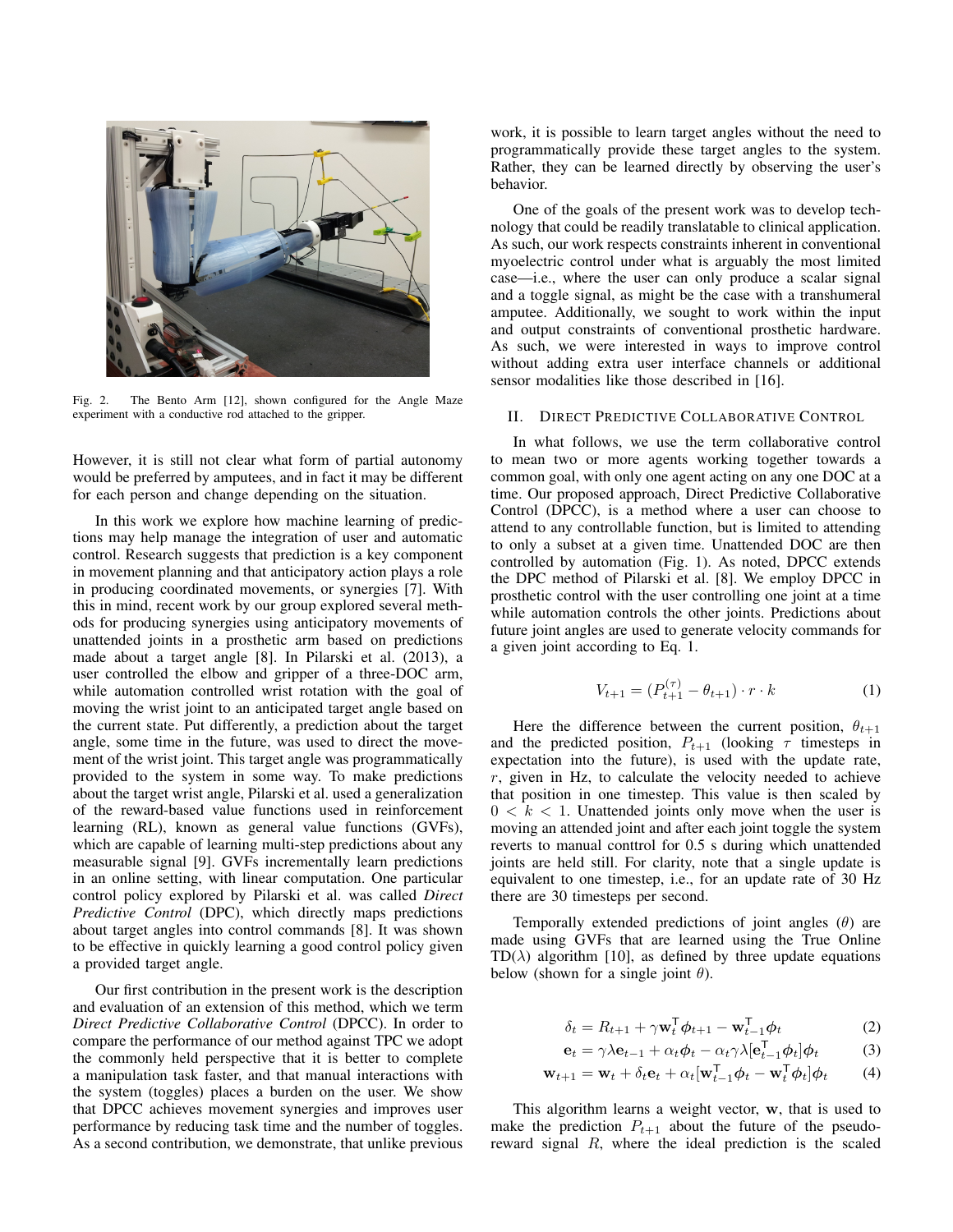

Fig. 3. a) Visualization of the waypoint navigation task. Joint bounds are shown by the green box. The current joint angles are indicated by the black circle, while the yellow circle indicates the current prediction. Red circles indicate waypoints and when the black circle is within a waypoint it turns bright green indicating the joints are within the specified tolerance. The purple strip indicates the direction the user can move. Circuit number is indicated at the top along with a state indicator. The path taken in this task (white arrows) starts at 1, proceeds up and right to 2, then up to 3, down to 2 and finally down and left to 1. b) The path of a single training circuit (blue), and predicted ideal outcomes for 20 timesteps, or 0.7 s (solid green) and 120 timesteps or 4 s (dashed green). c) Direct Predictive Collaborative Control. Compare a circuit made in training (blue) and its ideal outcome (green) against the path taken during a DPCC circuit (dashed magenta and solid black). Dashed magenta and black indicate user control of the shoulder and elbow, respectively.

sum of future rewards  $\sum_{i=1}^{\infty} \gamma^{i-1} R_{t+i}$ . The psuedo-reward signal is defined by  $R_{t+1} = (1 - \gamma)\theta_{t+1}$ , where the  $(1 - \gamma)$ factor is used to select the instantaneous angle at the pseudotermination of the prediction. The  $\gamma$  term specifies how much weighting is given to future rewards and, in expectation, is related to the number of timesteps used for prediction by  $\gamma = 1 - \frac{1}{\text{timesteps}}$ ;  $\gamma = 1$  looks to infinity and  $\gamma = 0$  looks one timestep. At each timestep a feature vector,  $\phi$ , is used to calculate the temporal-difference error in Eq. (2). The trace vector in Eq. (3) assigns credit to various features, with a decay factor  $\lambda$  specifying how far into the past to assign credit  $(\lambda = 1$  is fully Monte Carlo,  $\lambda = 0$  is full bootstrapping), and  $\alpha$  specifying a per-timestep learning rate. Finally, Eq. (4) updates our weight vector, w. Predictions,  $P_{t+1}$ , are made for a given joint,  $\theta$ , in expectation, looking  $\tau$  timesteps in the future, using an inner product  $P_{t+1}^{(\tau)} = \mathbf{w_{t+1}}^T \phi_{t+1}$ . GVFs were initialized to predict the minimum angle values for each joint  $(\mathbf{w}[\cdot] = \text{min\_angle}/\text{num\_active\_features})$ , and a fixed learning rate was used,  $\alpha = 0.3$ /num active features, and  $\lambda = 0.95$ . Each predictor used the same fixed-length binary feature representation,  $\phi$ , as input, consisting of a single bias unit and a 4-dimensional tile-coding [11] of shoulder angle  $(\theta_S)$ , elbow angle  $(\theta_F)$ , and decaying traces of the same, with a decay rate of 0.99. Angles were normalized over the effective joint range. To balance generalization and accuracy, 100 coarse tilings with width 1 were hashed to a memory size of 2048, for a total feature vector size of 2049 with 101 active features per step.

Each experiment consisted of a TPC training phase (i.e., no automated joint control) followed by DPCC, with learning kept on during all phases to allow for continued adaptation and user correction. Experiments were conducted by a non-amputee subject using the Bento Arm (Fig. 2), a non-compliant robot

arm developed in our lab [12]. For these experiments, only shoulder rotation and elbow flexion were used, with all other joints held rigid via motor commands. The words "shoulder" and "elbow" were audibly played to inform the user about the outcome of their toggling action. Joint angles were constrained to limit joint action to a range covering the effective workspace of each experiment by a small margin. The Bento Arm was desk mounted and fixed in place. Control software for the Bento Arm and all experiments ran on the Robot Operating System. Sensory updates, motor commands and real-time learning of the GVFs were all performed at 30 Hz. It is important to note that while the current experiments were limited to only 2 DOC, the methods employed are theoretically applicable to any number of DOC.

### III. EXPERIMENT 1: NAVIGATING WAYPOINTS

The purpose of our first experiment was to investigate the behavior of DPCC during ongoing human-robot interaction. Here the user operated a joystick to move the robot arm through a series of waypoints, while also observing a visualization, as shown in Fig. 3a, which translated the joint space of the shoulder and elbow into horizontal and vertical components. Waypoints were indicated by red markers. When joints were within 0.0175 rads (1 degree) of a waypoint center, the marker would turn green, a sound was played and the user attempted to hold the joints within the marker until a second sound played three seconds later. The circuit started at the lower-left waypoint (1), moved up and then right to the midpoint (2), up to the top-right waypoint (3), down to the midpoint (2), and finally down and then left to the start point (1). These waypoints are symbolic for places in joint space where the amputee would complete another task before moving on, such as grasping or releasing an object. In typical operation of a prosthesis, an amputee may not have any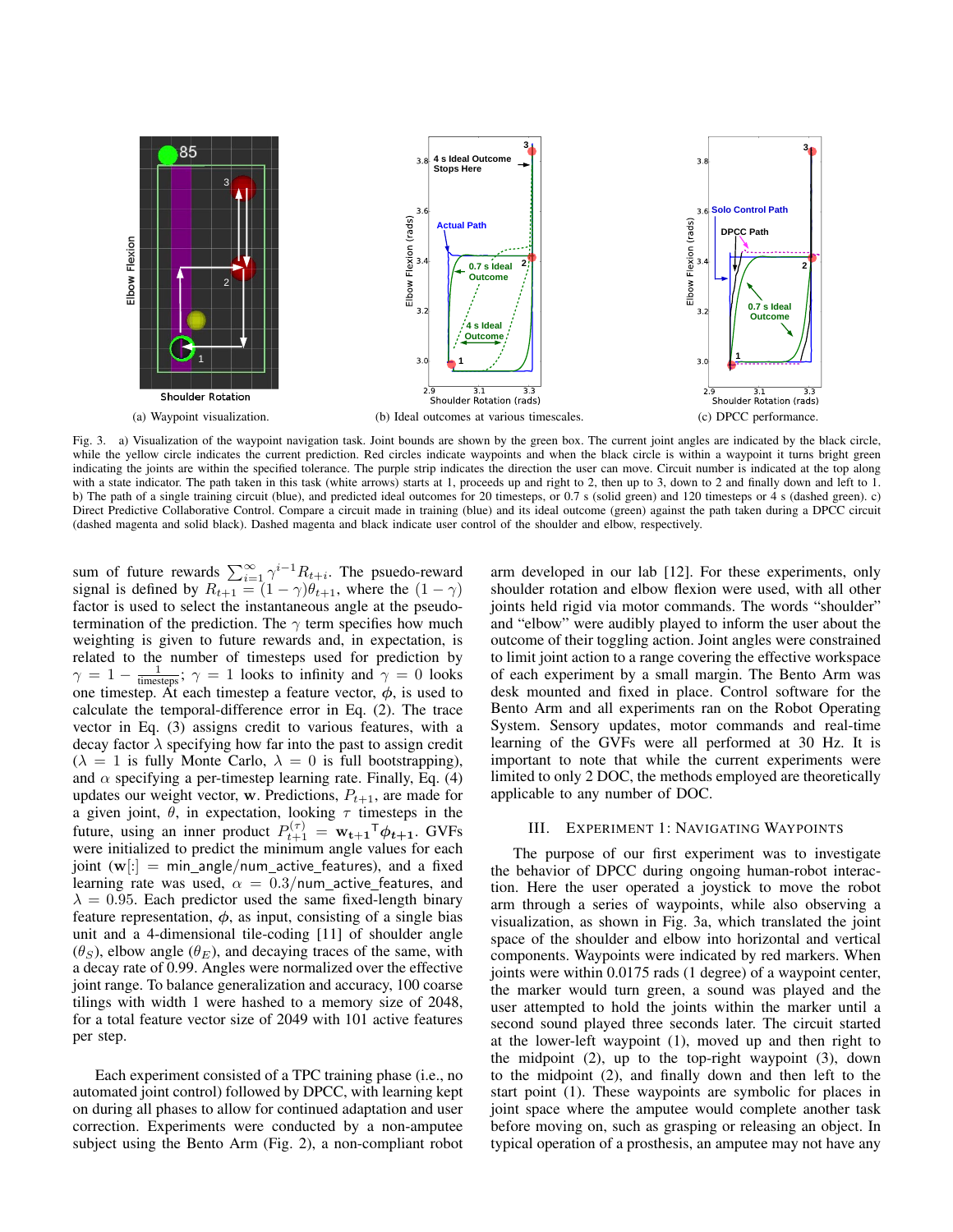conscious recognition of these waypoints and they may change over time. Joystick control mimicked the signals produced by an EMG-based TPC system, i.e., a single joystick provided a scalar signal [-1,1], and a button press allowed the user to toggle between joints.

Fig. 3b shows a sample circuit made during training alongside ideal outcomes. Ideal outcomes are the ideal path we would expect to follow when using GVF predictions as control actions when looking ahead at a specific timescale. In this case, the ideal outcomes are defined to be the ideal predictions made by the GVFs (i.e., the computed temporally extended predictions for the observed data). Outcomes for 0.667 s or 20 timesteps ( $\gamma = 1 - \frac{1}{20}$ ) are shown (solid green), as well as outcomes for 4 s or 120 timesteps ( $\gamma = 1 - \frac{1}{120}$ , dashed green). We see that these predictions produce a rounding of the upper-left and lower-right corners of the circuit. It is this rounding that we exploit in order to preemptively activate joints and achieve desired joint angles. As would be expected, the rounding of the corners for 4 s predictions is much more pronounced, and it looks past the 3 s pause at the waypoints.

Training lasted 29 circuits ( $\approx$ 11 min), followed by 50 circuits of DPCC. Predictions of 20 timesteps were used, with a scaling factor k of  $0.5/num\_t$ imesteps = 0.025. Fig. 3c compares the path taken in the final DPCC circuit against a typical circuit taken from the training set. We can see that the DPCC followed a similar path to the ideal outcome for the training circuit, albeit not as pronounced. Figure 4 shows the temporal behavior of the final DPCC circuit. In the shaded regions of this example, the shoulder was moved by the system while the user controlled the elbow, as highlighted by the change in the dark blue line in each of the two black circles. In the first circle we clearly see that the shoulder joint angle is increasing as the elbow joint (light blue) increases. In the second circle we see that shoulder joint angle is decreasing as the elbow joint decreases.

These results demonstrate that our approach was able to learn target angles for each joint without explicitly providing them to the system. Simple, but potentially beneficial, joint synergies were learned in real time purely by observing ongoing user behavior, and effected by a direct mapping of predictions to control commands for the unattended joint.

### IV. EXPERIMENT 2: NAVIGATING AN ANGLE MAZE

As one example of the need for simultaneous multi-joint prosthetic motion, amputees operating one joint at a time must use compensatory body motions to create diagonal (off-jointaxis) movements. We expect diagonal movements and related motions should be straightforward to perform using DPCC. We conducted a limited test of this hypothesis by navigating an angled portion of a wire maze with the robot arm. The user controlled the arm using proportional EMG signals (TPC) with a metal rod attached to the gripper as shown in Fig. 2. A green barrier marked the start of a circuit and a yellow barrier marked the turn-around point. Contact with each barrier was detected by electrical connection between the rod and a 2 cm-long exposed metal region at the center of each barrier. A circuit consisted of contacting the green barrier, moving to the yellow barrier, then returning to the green barrier. The system



Fig. 4. Simultaneous control of multiple joints though a single control channel is made possible by our proposed automation. Angles of the joints are shown with respect to time. For each joint the angle at each step is indicated along with the ideal outcome for a 0.667 s prediction and the prediction given by our system. Shoulder: angle (blue), ideal outcome (red), actual prediction (green). Elbow: angle (cyan), ideal outcome (yellow), actual prediction (purple). Shading indicates the user was actively controlling the elbow. Areas of simultaneous joint activation are shown inside the black circles.

played a sound when either barrier was contacted. The user would then hold position on the exposed portion until a second sound was played 5 s later. The user was to avoid contacting the walls, but was not penalized for doing so. The proportional signal was generated using EMG recorded from two sites on the user's forearms (each thresholded and normalized) at 200 Hz, calculating the mean absolute value of those signals over a 10-sample sliding window and then taking the difference. The toggle signal was produced using a third EMG signal on the user's other forearm. User controlled joint speed was limited to 0.2 rad/s for ease of control, while no limitation was placed on those controlled by automation. This task was designed to reflect real-life precision movement tasks in a constrained environment, and was inspired by a similar challenge in an upcoming competition for parathletes (Cybathlon 2016).

TPC training lasted for 30 circuits ( $\approx$ 16 min), followed by 53 circuits of DPCC. As expected, when the user controlled the arm alone, the path was noticeably stepped as shown in Fig. 5 (blue). However, with DPCC based on predictions made for 20 timesteps, or 0.667 s ( $\gamma = 1 - \frac{1}{20}$ ) in the future, the achieved trajectory was considerably smoothed due to the learned, simultaneous joint actuation (dashed magenta indicates user was controlling the shoulder, and solid black indicates user was controlling the elbow). A value of 0.1 was used for k. This figure overlays the 46th circuit of DPCC, a particularly good circuit, where we see the path of the rod move along at an angle without the stepped behavior characteristic of TPC. One point of contact with the walls occurs on the return portion of the circuit near the lower bend in the maze near the yellow barrier. The user corrected by switching to elbow, moving up and then switching back to shoulder and moving the rest of the way to the right. While angled movement was evident in most DPCC circuits, not all had so few collisions with the bounds. To accommodate the resulting slight shifts to the maze during operation, the lines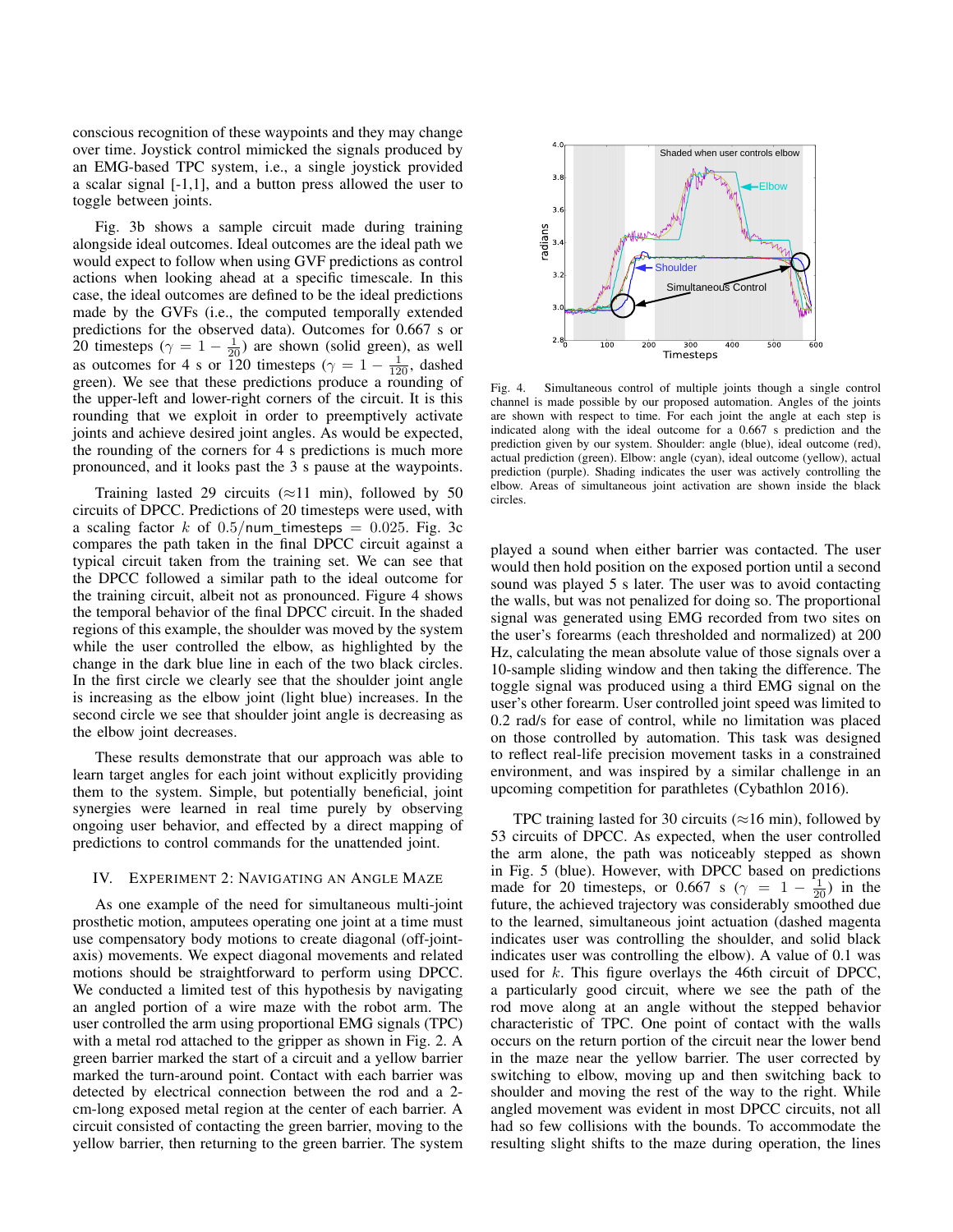

Fig. 5. Key result: Comparison of solo and collaborative control through the angle maze. While not perfect, we see clearly that DPCC enables the user to achieve an angled trajectory not possible for a user on their own.

in Fig. 5 denoting the DPCC circuit were registered to the initial circuit for accurate visual comparison.

Table I compares performance between TPC and DPCC phases. Ideally a circuit could be completed with no joint toggles in 12.8 s. The fastest time achieved by DPCC was 14.9 s with a single toggle. DPCC performance showed significant improvement over performance during the training phase, with average circuit time falling by 19% from 32.3 s to 26.3 s, and average toggle counts falling nearly 50% from 15.1 to 7.83. Improvement was not due to human learning; the user had prior experience with the system and task.

#### V. DISCUSSION AND FUTURE WORK

Several studies have shown users are willing to accept a degree of automation. As examples, one study examined the use of intelligent wheelchairs [5] and another examined ablebodied use of prosthetic hands [6] in a shared control system. However, it is not clear to what degree actual amputees will accept automatic control of prosthetic movements. Amputees have an intimate relationship with their artificial limbs; arm motions not felt to be self-initiated by the user may be difficult to accept, or may undermine the illusion of ownership created by a user with respect to their prosthesis. It is important that these interactions between automation and ownership be investigated and that potential methods be compared in terms of effectiveness and amputee acceptance.

### *A. Reinforcement and Learning*

Assuming that some form of blended autonomy is beneficial, there are many ways that one might approach multijoint coordination during the use of a robotic arm. The DPCC approach is a fairly straightforward one—given predictions about where a joint angle will be in the future we simply move toward that angle. One potential benefit of DPCC, as compared to others we might imagine, is that the user operates the arm in the same way regardless of whether or not they receive automation assistance. Further, by keeping learning on during all phases of operation the system is able to continually update predictions based on user behavior and adapt to user

TABLE I. RESULTS FOR THE ANGLE MAZE EXPERIMENT

| Control        | Toggle Count |              |     | Task Time (s) |              |         |
|----------------|--------------|--------------|-----|---------------|--------------|---------|
|                | AVG          | <b>STDEV</b> | Min | AVG           | <b>STDEV</b> | Fastest |
| Training (TPC) | 15.1         | 3.85         | 10  | 32.3          | 8.13         | 21.9    |
| DPCC           | 7.83         | 4.07         |     | 26.3          | 6.14         | 14.9    |

correction. It effectively demonstrates that *use can be its own form of reinforcement*. However, it should be noted that the present approach has the potential to reinforce both good and bad behavior, as has been observed in biological learning [13].

In terms of limitations, DPCC makes the assumption that it is beneficial to move towards where the system predicts the user will be, with predictions being made at a single level of temporal abstraction (i.e., one time scale). We can easily identify situations where a single time scale is not the best basis for control. A chosen time scale may be a strong choice for some aspect of a task, as in the diagonal portion of the angle maze experiment. However, looking a fixed distance into the future can also lead to collisions with objects from cutting a corner, or bypassing important locations in space, as was demonstrated in the 4 s predictions in our first experiment (see Fig.3b). One potential solution is to choose the predictive distance based on some aspect of the system's state, allowing us to look anywhere from immediate to remote predictions. This state-dependent behavior seems desirable in general. However, it is non-trivial to select or learn the correct temporal distance to use in each state.

While typical RL methods involve the more complex process of learning a policy based on a reward signal, we have first explored what can be achieved with the simpler direct method described here. In our scheme, system and user behavior reinforce the predictions and behavior without the use of a reward signal. A reward signal would open up additional options for control improvement, one of which might be a mechanism for learning how far in the future to look at any given instant. Reinforcement might be used to select from a list of predictors at different timescales, to blend predictions from multiple timescales, or to select a state-dependent  $\gamma$  value for a single GVF. One reward signal already present in the system is the toggle event. A reinforcement learning algorithm could seek to minimize the number of toggle signals required from the user to complete a task. This is an interesting area for future work.

### *B. Confidence*

A measure of confidence in the system's abilities may improve behavior in previously unseen situations. Confidence might consist of several measures including: accuracy of recent predictions [14], how often the system has seen the current state before, accuracy of past predictions when in the current state, predictive convergence [15], risk level of the current situation, and a measure of the user's confidence in the system.

First, confidence could remove the need for the user to explicitly turn DPCC on and off. If the system gave a high enough confidence value then it could gradually engage in DPCC; if confidence drops the system could return to TPC. Second, being able to automatically move in and out of